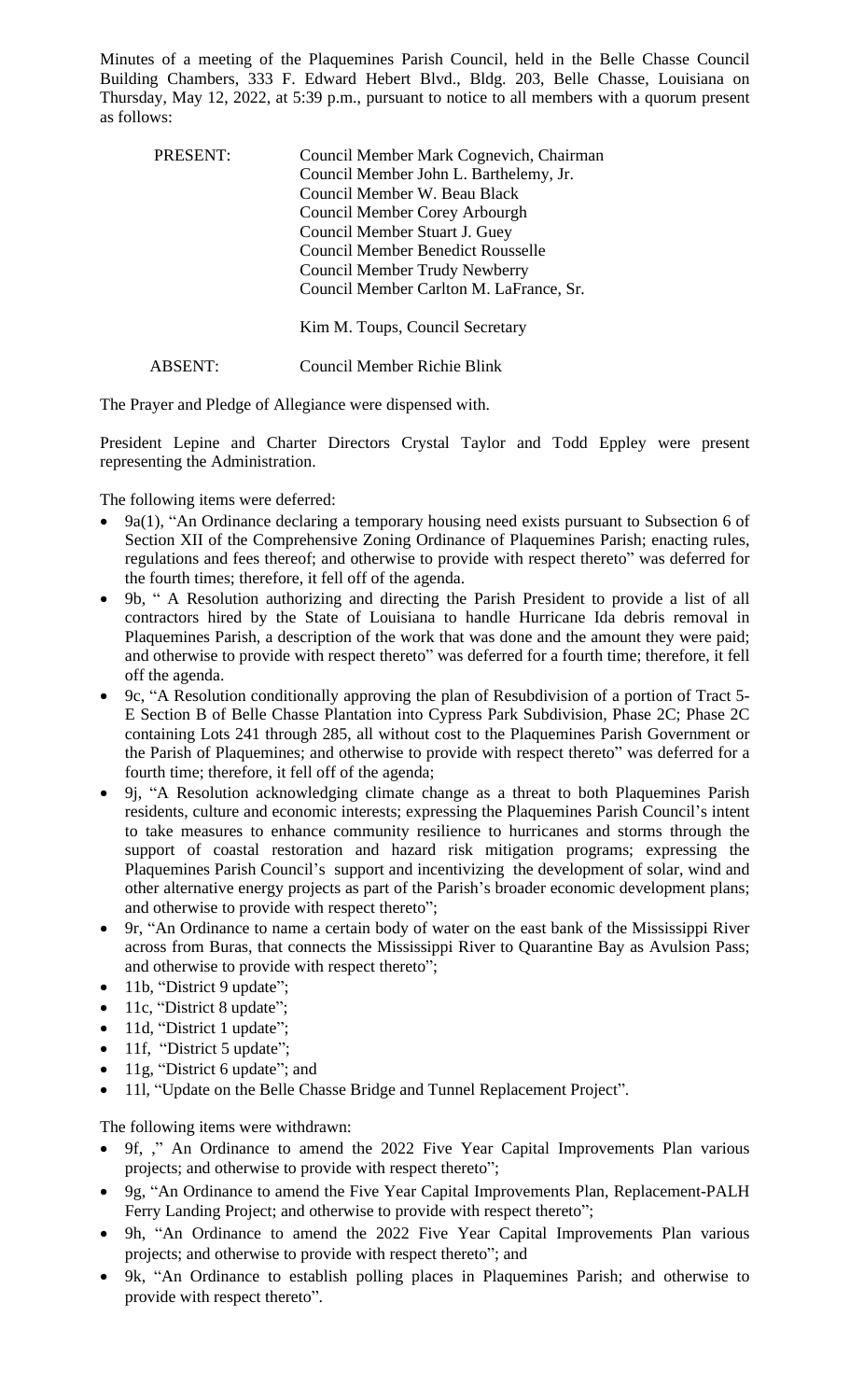There being no matters under Agenda Item 2, "Executive Session" and no matters under Agenda Item 3, "Proclamations", Council Member Cognevich moved to Agenda Item 4, "Status Report by the Parish President". Without objection, so ordered. The following was reported by the President Lepine:

- We are less than 20 days away from the beginning of Hurricane Season. The Administration has a done a lot of hurricane exercises and held many meetings. A meeting with the State will be held tomorrow. The Administration has seen some of the predictions and they say it will be a more active Hurricane Season than normal; however, the Administration is ready;
- President Lepine and John Helmers will be in Washington, D.C. from June 7-9<sup>th</sup> to attend meetings regarding the GOMESA funds. They will try to continue to schedule as many other meetings as possible while they are in D.C.;
- All Parish Libraries are now offering e-books and e-audio books; and
- President Lepine said Recreation is now in full swing.

The following was addressed by Council Members:

- Council Member Rousselle stated that the Point Celeste Pump Station was not included in the WORDA Bill and asked President Lepine to discuss our need for it to be added to the Bill. President Lepine said he will try to add it to their list;
- Council Member Black thanked the Administration for their response on Belle Chasse II Pump Station and said he was glad to see it is up to 66%. He further stated that he had discussions with Plenary on the closures and they asked him to postpone the Town Hall Meeting and Agenda Item 11L because they would like to be present for both meetings;
- Council Member Newberry asked the Administration if discussions have occurred in regard to preparing for Hurricane Season by cleaning out the ditches and drains in the Jesuit Bend area. She said constituents want to get some relief on getting drains clean out. She asked if a meeting could be set up to discuss these issues and President Lepine said yes and that he would get with Scott Rousselle to see where they are on cleaning the ditches.

Council Member Black left the meeting at 5:44 p.m.

- Council Member Barthelemy said he had concerns about the Eastbank pump stations being below 75% and closing the gap. President Lepine said they are actively looking at the funding left from the Scarsdale pump station and once that is done we can transfer the remaining funds to the Bel-Air and Bellevue Pump Stations. He also said that they would like to try to use some of the Courthouse money for the Pointe-a-la-Hache Pump Station. President Lepine also said that part of Bellaire was fixed and the pump station is now at 50%;
- Council Member LaFrance explained that a couple meetings ago legislation was offered to hire a Superintendent for Flood Control and the Council denied it. He asked President Lepine if he would consider using that money to hire a Heavy Equipment Operator to dig in order to dig more ditches. President Lepine told him he absolutely would and that they actually have one or two Heavy Equipment Operators positions listed on the board to be filled; however, we are having a hard time filling the positions; and
- Council Member Cognevich thanked President Lepine for sending the lawn mower back down to him. He said it came back broken, but he fixed it. President Lepine thanked Council Member Cognevich for what he does and said he goes above and beyond. Council Member Cognevich also asked to have ditches swept down the road.

At the request of Council Member Barthelemy, Council Member Cognevich moved to Agenda Item 9o which was offered as a substitute.

## ORDINANCE NO. 22-56

The following Ordinance was offered by Council Member Barthelemy who moved its adoption:

An Ordinance to amend the 2022 Manpower Structure and Operating Expenditure Budget; and otherwise to provide with respect thereto.

WHEREAS, after a review of the manpower needs of the Davant Swimming Pool Department, it has been recommended to fund ten (10) part-time Lifeguard positions; and

WHEREAS, there is a need for an appropriation to fund the operation of the Davant Community Center Pool;

### NOW, THEREFORE:

BE IT ORDAINED BY THE PLAQUEMINES PARISH COUNCIL THAT: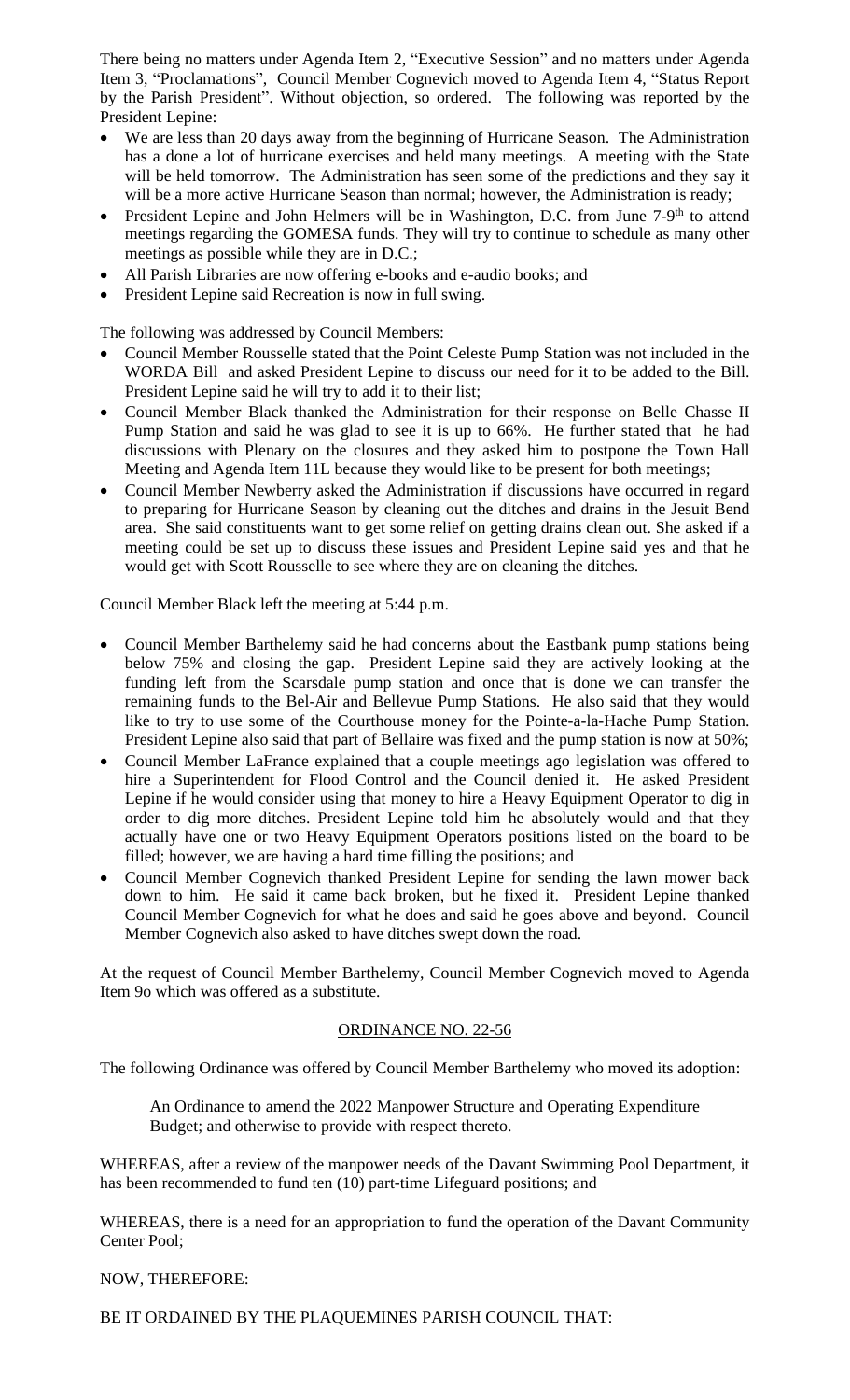# SECTION 1

The 2022 Manpower Structure, is amended by funding ten (10) part-time Lifeguard positions in the Swimming Pools-Davant Department.

# SECTION 2

The 2022 General Fund, Operating Expenditure Budget, is amended by appropriating \$100,000 from the Fund Balance Designated for the American Rescue Plan as follows:

| Fund: 001 General Fund                   |                                         |            |           |
|------------------------------------------|-----------------------------------------|------------|-----------|
| Dept/Div: 655-4147 Swimming Pools-Davant |                                         |            |           |
| Object                                   | Description                             | Inc/Dec    | Amendment |
| 510.005                                  | Salaries & Wages-Regular                | <b>Inc</b> | 40,080    |
| 515.005                                  | <b>FICA Taxes</b>                       | Inc        | 3,040     |
| 523.305                                  | Utilities Water/Sewer/Refuse (Pub Util) | Inc        | 15,000    |
| 532.001                                  | <b>Prof Services General</b>            | <b>Inc</b> | 25,880    |
| 541.120                                  | Supplies – Chemicals                    | Inc        | 6,000     |

| Fund: 001 General Fund                              |                           |         |           |
|-----------------------------------------------------|---------------------------|---------|-----------|
| Dept/Div: 640-4060 Recreation Facilities & Services |                           |         |           |
| Object                                              | Description               | Inc/Dec | Amendment |
| 510.010                                             | Salaries & Wages-Overtime | Inc     | 10,000    |

# SECTION 3

The Secretary of this Council is hereby authorized and directed to immediately certify and release this Ordinance and that Parish employees and officials are authorized to carry out the purposes of this Ordinance, both without further reading and approval by the Plaquemines Parish Council.

WHEREUPON, in open session the above Ordinance was read and considered section by section and as a whole.

Council Member Guey seconded the motion to adopt the Ordinance.

The foregoing Ordinance having been submitted to a vote, the vote resulted as follows:

YEAS:Council Members John L. Barthelemy, Jr., Corey Arbourgh, Stuart J. Guey, Benedict Rousselle, Trudy Newberry, Carlton M. LaFrance, Sr., and Mark Cognevich

NAYS: None

ABSENT: Council Members W. Beau Black and Richie Blink

PRESENT BUT NOT VOTING: None

And the Ordinance was adopted on this the 12<sup>th</sup> day of May, 2022.

Council Member Cognevich moved to Agenda Item 4a, "Update by Charter Directors". Without objection, so ordered. There was no report by the Directors other than what was emailed to Council Members.

Council Member Cognevich reverted back to Agenda Item 5, "Bids and Advertisements". Without objection, so ordered.

## RESOLUTION NO. 22-127

On motion of Council Member Cognevich, seconded by Council Member LaFrance, and on roll call all members present and voting "YES", except Council Members Black and Blink who were "ABSENT", the following Resolution was adopted: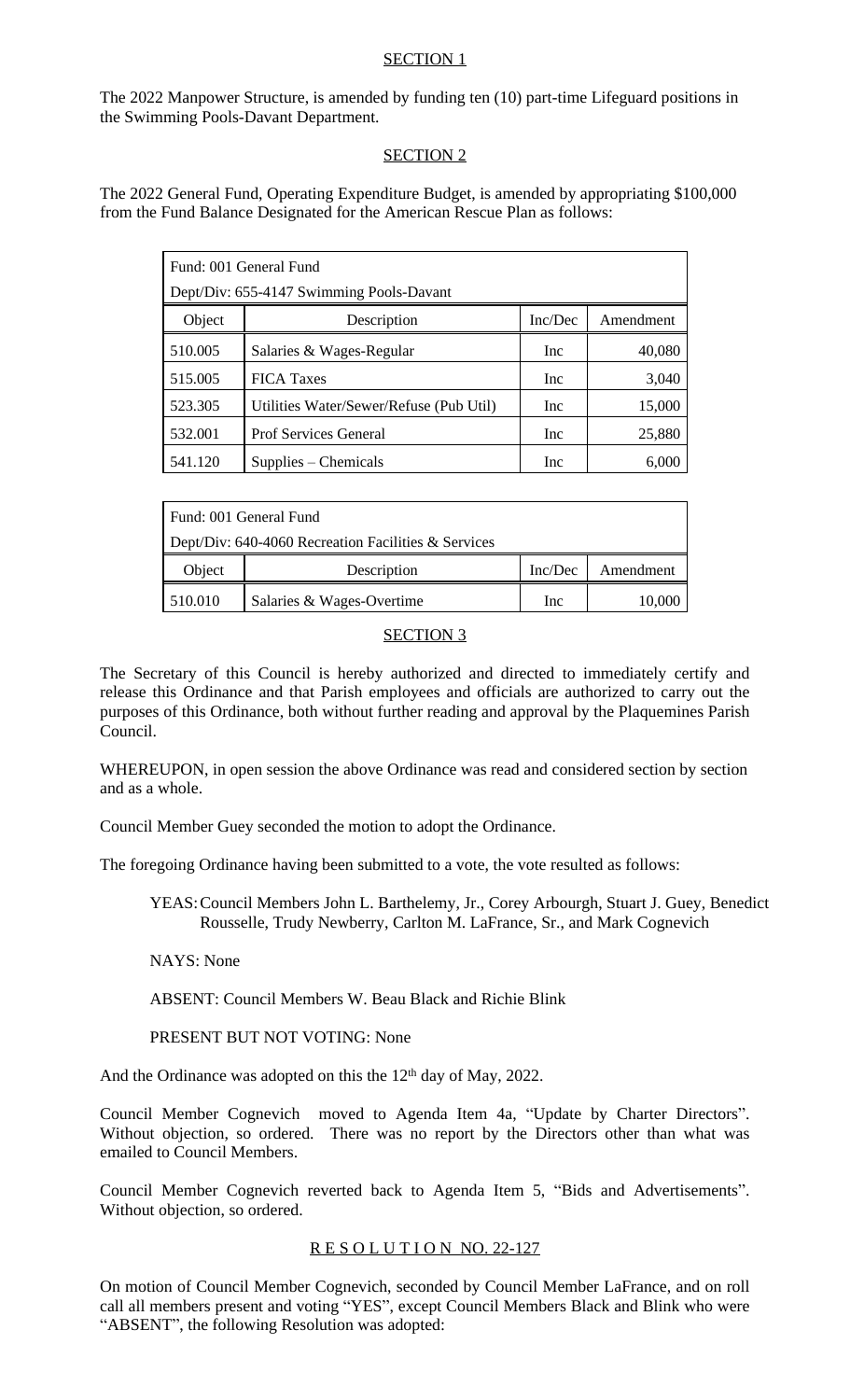A Resolution authorizing the Purchasing Agent to advertise for and dispose of surplus vehicles and equipment on an as is basis through public auction conducted by Henderson Auctions; and otherwise to provide with respect thereto.

WHEREAS, periodically the Plaquemines Parish Government has numerous pieces and types of equipment and vehicles which are surplus or are no longer in working condition and need to be disposed of; and

WHEREAS, it is the recommendation of the Purchasing Agent that the Parish Government dispose of the surplus equipment and vehicles through public auction; and

WHEREAS, Henderson Auctions will pick up and dispose of surplus and junked equipment, as directed by the Purchasing Department; and

WHEREAS, Auction will be advertised in the Plaquemines Parish Gazette as per Louisiana state law requirements and the list of equipment will be on file in the Council Secretary's office;

NOW, THEREFORE:

BE IT RESOLVED BY THE PLAQUEMINES PARISH COUNCIL THAT it hereby authorizes its Purchasing Agent to dispose of surplus equipment and vehicles, through public auction, on an as is basis and further authorizes Henderson Auctions to pick up and sell this equipment at public auction for a period beginning with the adoption of this resolution and ending July 31, 2022.

BE IT FURTHER RESOLVED BY THE PLAQUEMINES PARISH COUNCIL THAT the Secretary of this Council is hereby authorized and directed to immediately certify and release this Resolution and that Parish officials and employees are authorized to carry out the purposes of this Resolution, both without further reading and approval by the Plaquemines Parish Council.

Council Member Cognevich moved to Agenda Item 6, "Beer and Liquor Licenses". Without objection, so ordered.

## R E S O L U T I O N NO. 22-128

On motion of Council Member Arbourgh, seconded by Council Member Cognevich, and on roll call all members present and voting "YES", except Council Members Black, Guey and Blink who were "ABSENT", the following Resolution was adopted:

BE IT RESOLVED BY THE PLAQUEMINES PARISH COUNCIL THAT the following application for permit to engage in the sale of liquor and/or beer only in the Parish of Plaquemines for the year 2022 is hereby approved: J & J Mart, LLC d/b/a Belle Chasse Express, 7812 Highway 23, Belle Chasse, Louisiana 70037, Table 2, Class B-Package Liquor.

BE IT FURTHER RESOLVED BY THE PLAQUEMINES PARISH COUNCIL THAT the Secretary of this Council is hereby authorized and directed to immediately certify and release this Resolution and that Parish officials and employees are authorized to carry out the purposes of this Resolution, both without further reading and approval by the Plaquemines Parish Council.

Council Member Cognevich moved to Agenda Item 7, Building Permits". Without objection, so ordered.

Agenda Items 7a(1) and 7a(2) were taken *en globo*:

## RESOLUTION NO. 22-129

On motion of Council Member LaFrance, seconded by Council Member Newberry, and on roll call all members present and voting "YES", except Council Member Cognevich who "ABSTAINED" and Council Members Black and Blink who were "ABSENT", the following Resolution was adopted:

BE IT RESOLVED BY THE PLAQUEMINES PARISH COUNCIL THAT the following application for construction permits in the Parish of Plaquemines are hereby approved: Gulf Inland Contractors, Inc., Application No. 2022-469, dated April 29, 2022, plug and abandon three wells and removal of all other structures, Bay Batiste & Lake Washington Field; Gulf Inland Contractors, Inc., Application No. 2022-470, dated April 29, 2022, plug and abandon five wells and removal of all other structures, Lake Hermitage Field.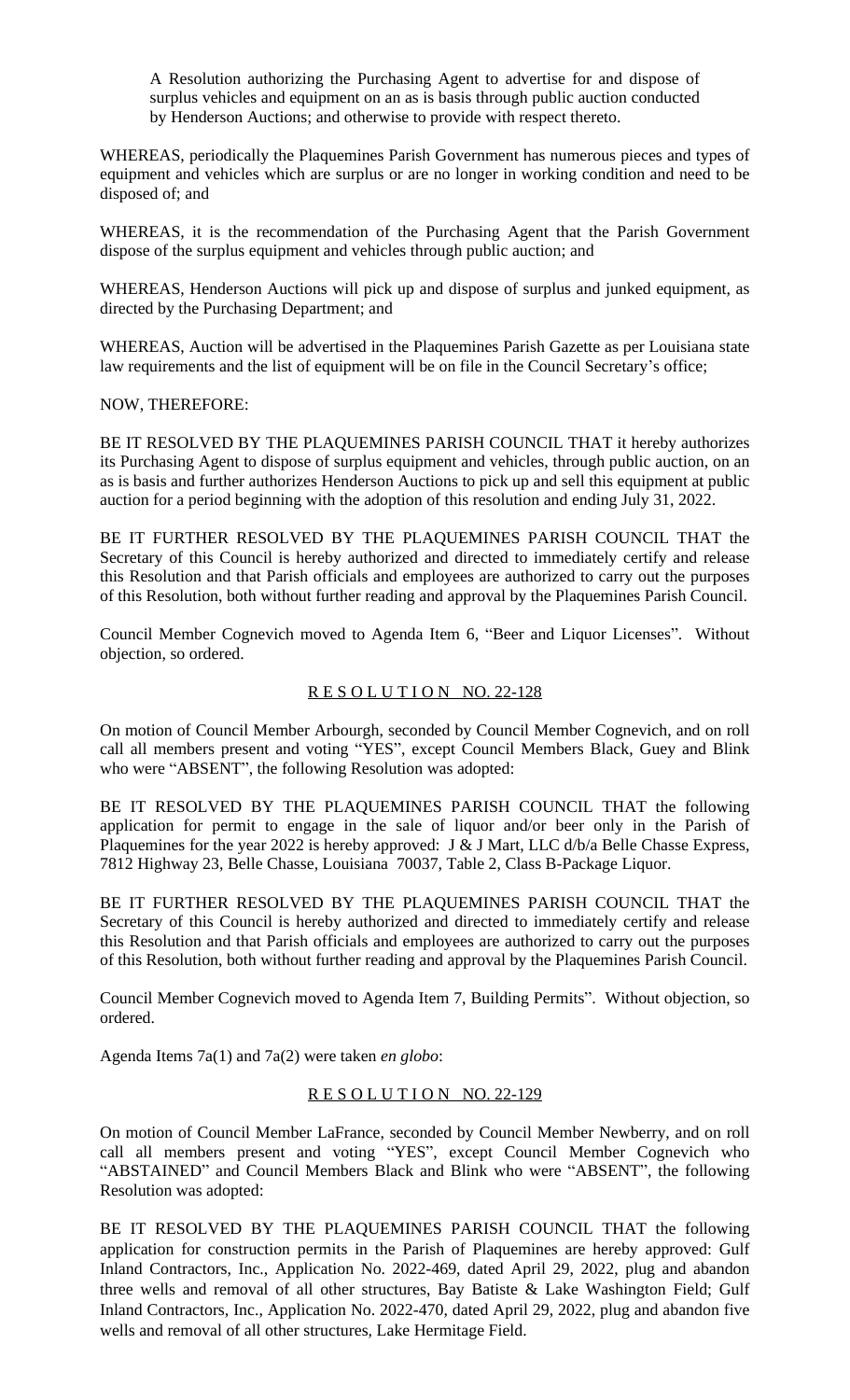BE IT FURTHER RESOLVED BY THE PLAQUEMINES PARISH COUNCIL THAT the Secretary of this Council is hereby authorized and directed to immediately certify and release this Resolution and that Parish employees and officials are authorized to carry out the purposes of this Resolution, both without further reading and approval by the Plaquemines Parish Council.

Agenda Items 7b through 7e were taken *en globo*:

### RESOLUTION NO. 22-130

On motion of Council Member LaFrance, seconded by Council Member Rousselle, and on roll call all members present voting "YES", except Council Members Black and Blink who were "ABSENT", the following resolution was adopted:

A Resolution approving the renewal of a trailer park permit to the new owner, Allen Moreau, for the operation of an existing trailer park (Yellow Cotton Lodging, LLC) located in an A-2 (Rural or Agricultural) Zoning District on Nell's Lane, Boothville, Louisiana, all in accordance with Application No. 2022-352, dated February 25, 2022.

WHEREAS, the new owner, Allen Moreau, applied to the Plaquemines Parish Department of Permits, Planning and Zoning (Application No. 2022-352, dated February 25, 2022) for the renewal of a trailer park permit for the operation of an existing trailer park (Yellow Cotton Lodging, LLC) located on Nell's Lane, Boothville, Louisiana;

#### NOW, THEREFORE:

BE IT RESOLVED BY THE PLAQUEMINES PARISH COUNCIL THAT it hereby approves the issuance for the renewal of a trailer park permit to the new owner, Allen Moreau, for the operation of an existing trailer park (Yellow Cotton Lodging, LLC) located in A-2 (Rural or Agricultural) Zoning District on Nell's Lane, Boothville, Louisiana, all in accordance with Application No. 2022-352, dated February 25, 2022.

#### R E S O L U T I O N NO. 22-131

On motion of Council Member LaFrance, seconded by Council Member Rousselle, and on roll call all members present and voting "YES", except Council Members Black and Blink who were "ABSENT", the following Resolution was adopted:

A Resolution approving the issuance of a Business Occupancy only permit to Port Sulphur Donut Shop, LLC to open a restaurant, donut shop and take out restaurant located in an A-2 (Rural or Agricultural) Zoning District at 26145 Highway 23, Port Sulphur, Louisiana all in accordance with Application No 2022-493, dated April 22, 2022.

WHERE AS, Port Sulphur Donut Shop, LLC applied to the Plaquemines Parish Department of Permits, Planning and Zoning (Application No. 2022-491, dated April 22, 2022) for a Business Occupancy permit to open a restaurant, donut shop and take out restaurant located at 26145 Highway 23, Port Sulphur, Louisiana;

#### NOW, THEREFORE:

BE IT RESOLVED BY THE PALQUEMINES PARISH COUNCIL THAT it hereby approves the issuance of a special Business Occupancy only permit to Port Sulphur Donut Shop, LLC to open a restaurant, donut shop and take out restaurant located at 26145 Highway 23, Port Sulphur, Louisiana, all in accordance with Application No. 2022-493, dated April 22, 2022, with recommendation and in concurrence with Administration.

## R E S O L U T I O N NO. 22-132

On motion of Council Member LaFrance, seconded by Council Member Rousselle, and on roll call all members present and voting "YES", except Council Members Black and Blink who were "ABSENT", the following Resolution was adopted:

A Resolution approving the issuance of a Business Occupancy only permit Carlo Ditta, LLC, to operate a concrete batch plant located in an I-3 (Heavy Industrial) Zoning District at 799 Walker Road, Belle Chasse, Louisiana, all in accordance with Application No. 2022-492, dated April 7, 2022.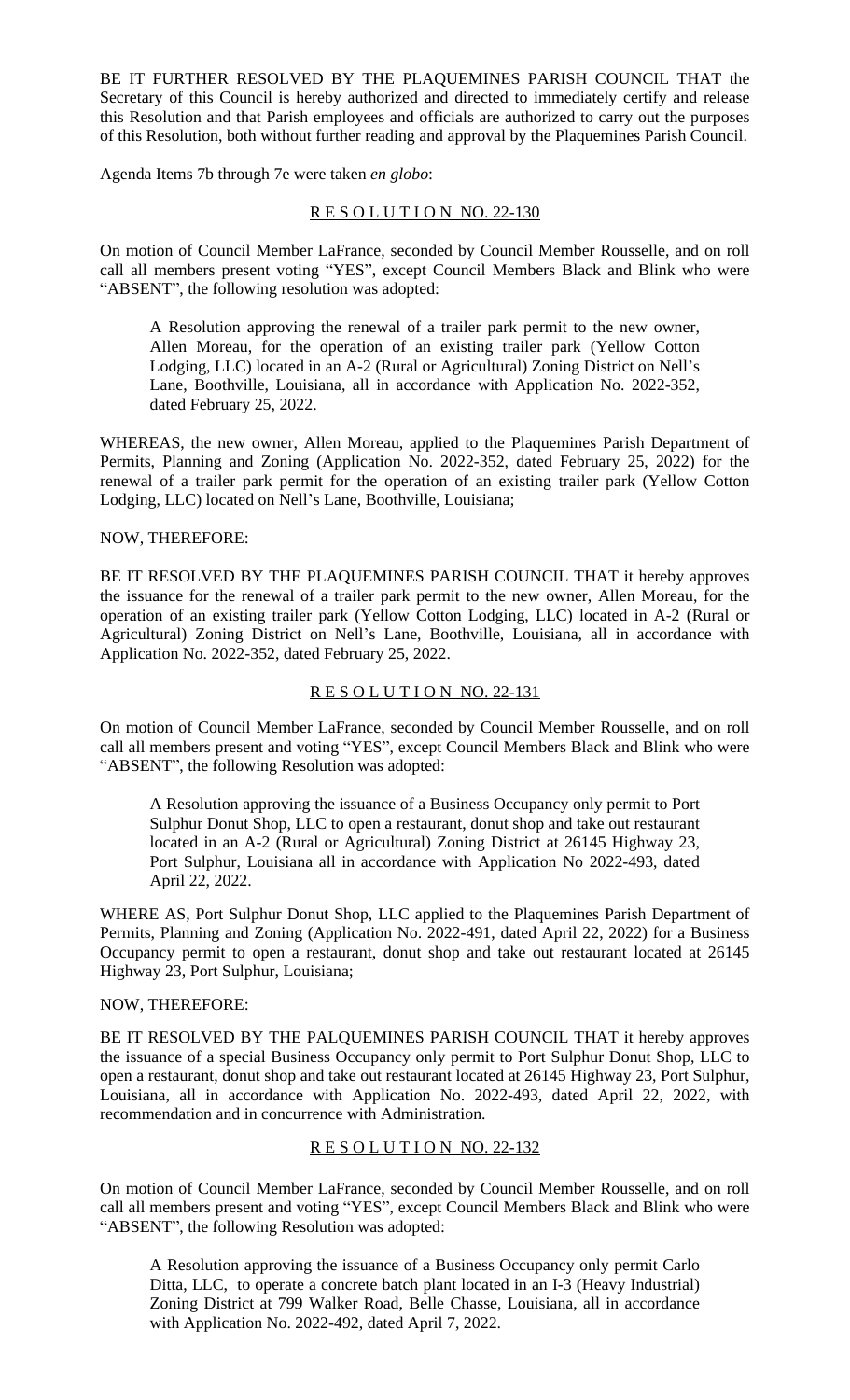WHEREAS, Carlo Ditta, LLC, applied to the Plaquemines Parish Department of Permits, Planning and Zoning (Application No. 2022-492, dated April 7, 2022) for a Business Occupancy Permit to operate a concrete batch plant located in an I-3 (Heavy Industrial) Zoning District at 799 Walker Road, Belle Chasse, Louisiana; and

WHEREAS, Carlo Ditta, Inc. applied to the Plaquemines Parish Department of Permits, Planning and Zoning to install a temporary Batch Plant located at 799 Walker Road, Belle Chasse, Application No. 2014-4724, dated December 13, 2013, and was approved by Resolution No. 14-51, dated February 13, 2014, for a three (3) year period which has since expired;

## NOW, THEREFORE:

BE IT RESOLVED BY THE PLAQUEMINES PARISH COUNCIL THAT it hereby approves the issuance of a special Business Occupancy Only Permit to Carlo Ditta, LLC, to operate a concrete batch plant located in an I-3 (Heavy Industrial) Zoning District at 799 Walker Road, Belle Chasse, Louisiana, all in accordance with Application No. 2022-492, dated April 7, 2022, with recommendation and in concurrence with Administration.

BE IT FURTHER RESOLVED BY THE PLAQUEMINES PARISH COUNCIL THAT the secretary of this council is hereby authorized and directed to immediately certify and release this Resolution and that Parish employees and official are authorized to carry out the purpose of this Resolution, both without further reading and approval by the Plaquemines Parish Council.

## RESOLUTION NO. 22-133

On motion of Council Member LaFrance, seconded by Council Member Rousselle, and on roll call all members present voting "YES" except Council Members Black and Blink who were "ABSENT", the following resolution was adopted:

A Resolution approving the issuance of a special permit to Laddis & Bonnie Hinyup, for the placement of a temporary RV trailer on property located in a FP (Flood Plain) Zoning District at 151 Deer Road, Lake Hermitage, Louisiana, all in accordance with Application No. 2022-497, dated April 26, 2022.

WHEREAS, Laddis & Bonnie Hinyup applied to the Plaquemines Parish Department of Permits, Planning and Zoning (Application No. 2022-497, dated April 26, 2022) for the placement of a temporary RV trailer at 151 Deer Road, Lake Hermitage, Louisiana;

## NOW, THEREFORE:

BE IT RESOLVED BY THE PLAQUEMINES PARISH COUNCIL THAT it hereby approves the issuance of a special permit to Laddis & Bonnie Hinyup for the placement of a temporary RV trailer on property located in a FP (Flood Plain) Zoning District at 151 Deer Road, Lake Hermitage Louisiana, all in accordance with Application No. 2022-497, dated April 26, 2022.

Council Member Cognevich moved to Agenda Item 8, "Introduction of Ordinances and Resolutions". Without objection, so ordered. The following legislation was introduced:

- 1. An Ordinance to rescind, annul and set aside Ordinance Number 22-52, which rescinded, annulled and set-aside Ordinance 20-24 adopted on February 27, 2020; and otherwise to provide with respect thereto. COUNCIL MEMBER COGNEVICH
- 2. An Ordinance to amend 2022 Public Health Fund, Operating Expenditure Budget, Ambulances-General Department; and otherwise to provide with respect thereto. COUNCIL MEMBER COGNEVICH
- 3. An Ordinance to amend the 2022 General Fund, Revenue Budget and Operating Expenditure Budget, Coastal Zone Management Department; and otherwise to provide with respect thereto. COUNCIL MEMBER COGNEVICH
- 4. An Ordinance to divide and consolidate precincts, assign to redistricting plan and establish polling places; and otherwise to provide with respect thereto. COUNCIL MEMBER **COGNEVICH**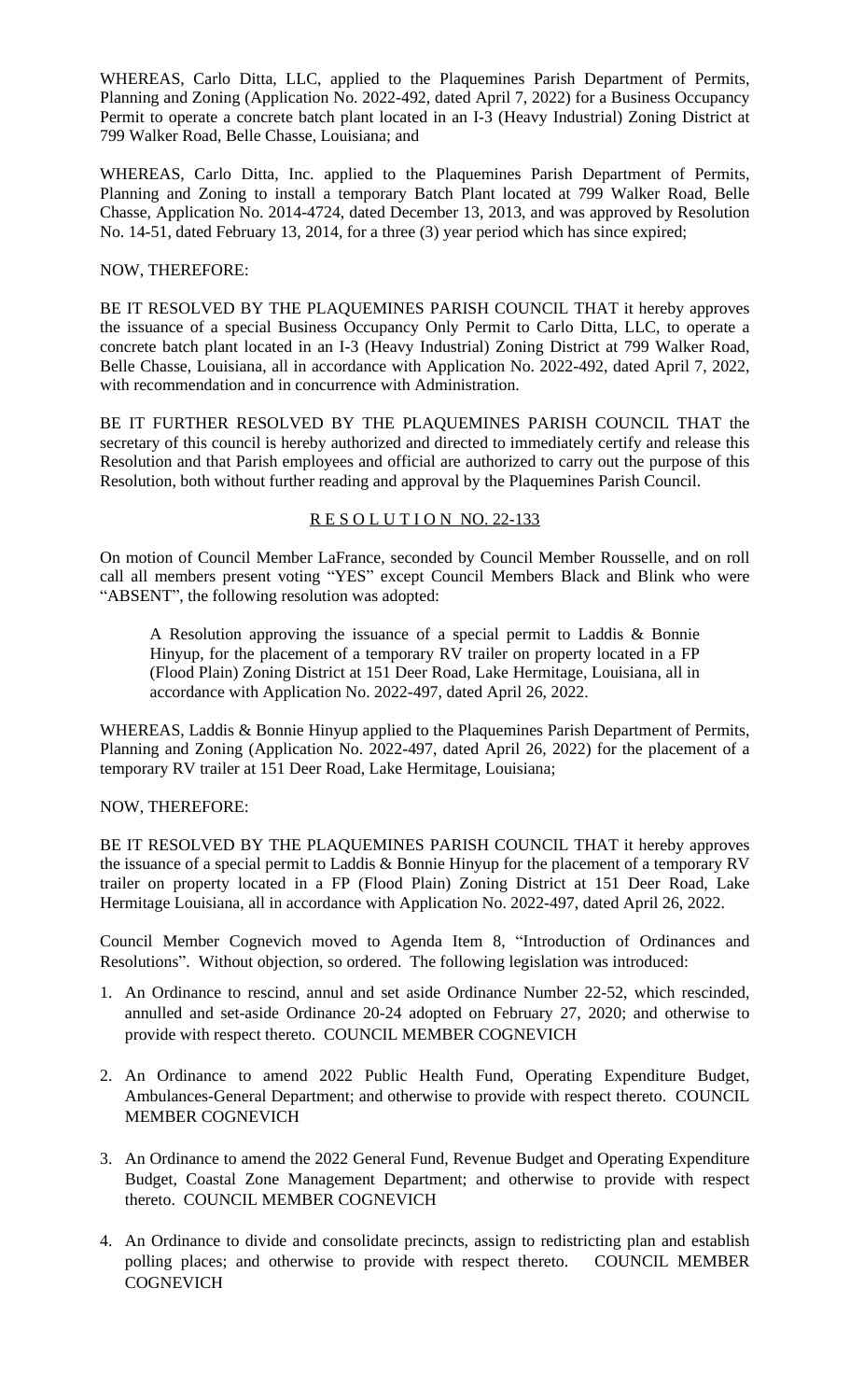- 5. A Resolution authorizing and directing the Parish President or his designee, to do all things necessary and proper to negotiate, execute, perfect, and enforce any and all documents required to apply for a Local Government Assistance Program Grant (LGAP) from the Office of Community Services in the amount of \$150,000.00 to purchase vehicles for the following departments: One (1) ¾ Ton Diesel Pickup Truck for Flood Control, One (1) ½ Ton Pickup for Recreation, One (1) Mid-Size Pickup for Flood Control; and otherwise to provide with respect thereto. COUNCIL MEMBER COGNEVICH
- 6. A Resolution authorizing a Cooperative Endeavor Agreement between the Parish of Jefferson and the Parish of Plaquemines regarding the enrollment of Plaquemines Parish firefighters in classes held at the Jefferson Parish Fire Training Center; and otherwise to provide with respect thereto. COUNCIL MEMBER COGNEVICH
- 7. An Ordinance authorizing the acceptance of a donation for the Davant Swimming Pool and to amend the 2022 General Fund, Operating Revenue and Expenditure Budgets; and otherwise to provide with respect thereto. COUNCIL MEMBER BARTHELEMY
- 8. A Resolution authorizing and directing the Parish President or his designee, to do all things necessary and proper to negotiate, execute, perfect, and enforce any and all documents required to apply for a Community Water Enrichment Grant (CWEF) of \$150,000 to penetrate the St. Bernard Flood Wall with pipe in order to have the ability to connect to St. Bernard water as a safeguard against losing water service on the east bank of the Parish; and otherwise to provide with respect thereto. COUNCIL MEMBER BARTHELEMY
- 9. An Ordinance to amend the Five Year Capital Improvements Plan for the Renovations-Animal Shelter Project and the 2022 General Fund, Revenue Budget; and otherwise to provide with respect thereto. COUNCIL MEMBER BLACK
- 10. An Ordinance requiring a traffic and safety evaluation for any necessary building permits for any new commercial or industrial development within three hundred feet (300 ft.) of or in a "school zone;" requiring Council approval before the issuance of any permits for the same by the Permit Department; and otherwise to provide with respect thereto. COUNCIL MEMBER **GUEY**

Council Member Cognevich moved to Agenda Item 9, "Ordinances and Resolutions on Second Reading and Final Passage". Without objection, so ordered.

Agenda Item 9a(2), "An Ordinance enacting Chapter 24 of the Parish Code of Ordinance, entitled "Administrative Procedures and Adjudication of Public Health, Housing, Fire Code, Environmental and Historic District Violations"; and otherwise to provide with respect thereto" was offered by Council Member Arbourgh for discussion only. It was seconded by Council Member Cognevich, a discussion was held and then the matter was deferred.

Council Member Barthelemy left the meeting 6:24 p.m.

At the request of Council Member LaFrance, Council Member Cognevich moved to Agenda Item 11e, "District 7 update". Without objection, so ordered.

- Under item 1) "Update on elevation funding", Mr. Sylve addressed the Council in regard to the building of levees in West Pointe-a-la-Hache and funding to elevate their homes. He also addressed the pump stations that do not work in the area. Mr. Sylve asked for help or otherwise, after the storm, they are out of there. Council Member Rousselle said he spoke to DOTD and they are issuing a contract to unplug the drains that go under the highway. Other issues can be addressed by Mr. Helmers. Mr. Helmers stated the levees are in progress and some of the foundations laid down need to settle for 14 months. President Lepine said the CORPS assured them that the gap in the levee in West Pointe-a-la-Hache will be filled. Also the Administration is actively working on the pumpstations.
- Under item 2) "Discussion on the Port Sulphur Water Plant", Director Todd Eppley explained that the design is done now and Inframark can handle a portion of the work inhouse. Council Member LaFrance questioned as to why some people in West Pointe-a-la-Hache have been low but the pressure is good in the Diamond area. Todd Eppley said the reason they are having low pressure is because the Port Sulphur water is being pushed up from Belle Chasse. Council Member Rousselle asked for a timeframe and expected bid date on the Water Plant and was told that Mr. Eppley does not have a time frame but he will get one and send it out.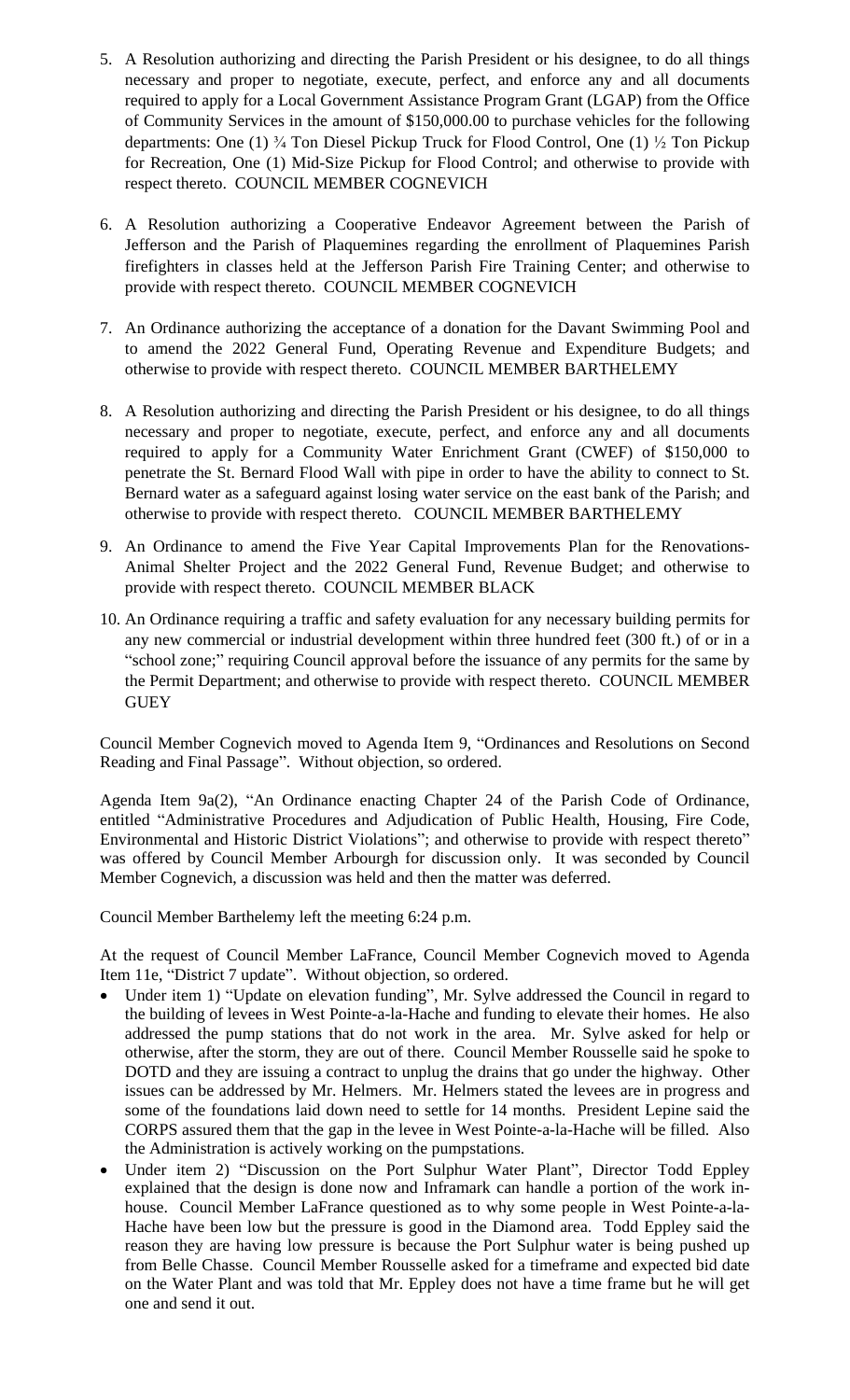Council Member Cognevich advanced to Agenda Item 11j, "Presentation by James Outtrim and Pat Outtrim about the LNG Export facility being built off of Grand Isle". Without objection, so ordered. Mr. Outtrim addressed the Council and made a PowerPoint presentation regarding the LNG facility.

Council Member Cognevich moved to Agenda Item 11k, "Update by Anna Timmerman, AG Agent, on projects for the month of May". Without objection, so ordered. Ms. Timmerman introduced herself as the AG Agent for Plaquemines Parish and said she transferred to Plaquemines Parish from Jefferson Parish in July of 2021. She provided information on background and what she does in and for the Parish. The LSU Ag Center is hosting a Citrus Symposium for the public on Saturday, May  $28<sup>th</sup>$  from 8:30 a.m. to 1:00 p.m. at 5124 E. St. Bernard Hwy., Violet LA.

Council Member Cognevich reverted back to Agenda Item 8, "Introduction of Ordinances and Resolutions". Without objection, so ordered.

- 1. A Resolution authorizing and directing the Parish President to provide a list of all contractors hired by the State of Louisiana to handle Hurricane Ida debris removal in Plaquemines Parish, a description of the work that was done and the amount they were paid; and otherwise to provide with respect thereto. COUNCIL MEMBER BARTHELEMY
- 2. A Resolution conditionally approving the plan of Resubdivision of a portion of Tract 5-E Section B of Belle Chasse Plantation into Cypress Park Subdivision, Phase 2C; Phase 2C containing Lots 241 through 285, all without cost to the Plaquemines Parish Government or the Parish of Plaquemines; and otherwise to provide with respect thereto. COUNCIL MEMBER BLACK
- 3. An Ordinance declaring a temporary housing need exists pursuant to Subsection 6 of Section XII of the Comprehensive Zoning Ordinance of Plaquemines Parish; enacting rules, regulations and fees thereof; and otherwise to provide with respect thereto. COUNCIL MEMBER LAFRANCE

Council Member Cognevich moved to Agenda Item 9, "Ordinances and Resolutions on Second Reading and Final Passage". Without objection, so ordered.

Agenda Item 9d, "An Ordinance establishing the policy for Plaquemines Parish Government in regard to mandatory terms to be included in all parish contracts for professional and other services and all contracts that extend beyond a single fiscal year; establishing the policy for the Plaquemines Parish Government in regard to submitting all signed contracts to the Council Secretary within two weeks of the document being executed; and otherwise to provide with respect thereto" was offered by Council Member Rousselle and seconded by Council Member LaFrance. A discussion began on this matter.

Council Member LaFrance left the meeting at 7:55 p.m.

A recess was taken at 7:58 p.m. to restart the recording of the meeting. The meeting resumed at 8:06 p.m.

The discussion on Agenda Item 9d continued after the meeting resumed and then the item was deferred.

## R E S O L U T I O N NO. 22-134

On motion of Council Member Cognevich, seconded by Council Member Rousselle, and on roll call all members present and voting "YES", except Council Members Barthelemy, Black, LaFrance and Blink who were "ABSENT", the following Resolution was adopted:

A Resolution approving and authorizing Thomas J. Serpas, Finance Manager, to execute a Louisiana Compliance Questionnaire to Kolder, Slaven & Company, LLC; and otherwise to provide with respect thereto.

WHEREAS, in connection with the audit of financial statements as of December 31, 2021, the Office of the Legislative Auditor of the State of Louisiana has requested Plaquemines Parish Government to complete and adopt a Louisiana Compliance Questionnaire; and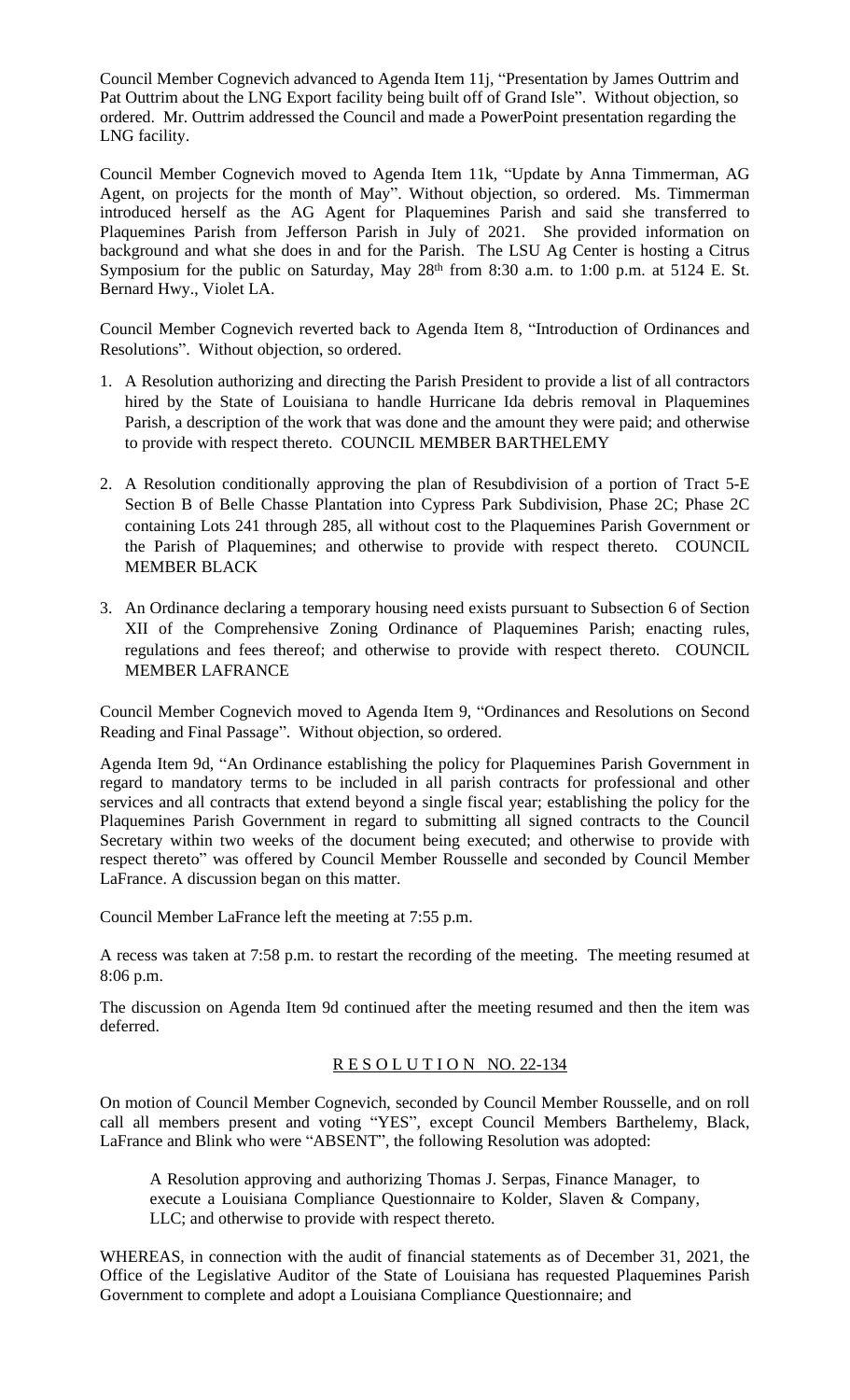WHEREAS, the Parish Administration has assured the Parish Council that the Louisiana Compliance Questionnaire has been completed in accordance with the law and that all answers are true and correct to the best of its belief and knowledge;

## NOW, THEREFORE:

BE IT RESOLVED BY THE PLAQUEMINES PARISH COUNCIL THAT it hereby approves and authorizes Thomas J. Serpas, Finance Manager, to execute the Louisiana Compliance Questionnaire, a copy of which is on file in the Council Secretary's Office, to Kolder, Slaven & Company, LLC in connection with the audit of financial statements as of December 31, 2021, and for the year then ended.

BE IT FURTHER RESOLVE BY THE PLAQUEMINES PARISH COUNCIL THAT the Secretary of this Council is hereby authorized and directed to immediately certify and release this Resolution and that Parish employees and officials are authorized to carry out the purposes of this Resolution, both without further reading and approval by the Plaquemines Parish Council.

Council Member Cognevich advanced to Agenda Item 9n.

## RESOLUTION NO. 22-135

On motion of Council Member Cognevich, seconded by Council Member Guey, and on roll call all members present and voting "YES", except Council Members Barthelemy, Black, LaFrance and Blink who were "ABSENT", the following Resolution was adopted:

A Resolution authorizing the Parish President, on behalf of the Plaquemines Parish Government, to name and accept the proposal of the Plaquemines Gazette as the Official Journal for the Plaquemines Parish Council and all other political subdivisions and districts situated therein of which the Plaquemines Parish Council is the governing authority; and otherwise to provide with respect thereto.

WHEREAS, Article 4, Section 4.01 (5) of the Charter for Local Self-Government for Plaquemines Parish, Louisiana, authorizes the selection of an Official Journal for the Parish and the political subdivisions and districts at its first meeting in June yearly; and

WHEREAS, Louisiana Revised Statute §43:147 limits the rate of compensation of the newspaper for printing the Official Journal; and

WHEREAS, the Plaquemines Gazette has submitted a proposal to be selected as the Official Journal for the Plaquemines Parish Government and the Plaquemines Parish Council as the governing authority of all political subdivisions and districts situated within the Parish of Plaquemines;

# NOW, THEREFORE:

BE IT RESOLVED BY THE PLAQUEMINES PARISH COUNCIL THAT it hereby selects the Plaquemines Gazette as its Official Journal and the Official Journal of the political subdivisions and districts situated in the Parish of Plaquemines for which the Plaquemines Parish Council is the governing authority because it meets the qualifications required.

BE IT FURTHER RESOLVED BY THE PLAQUEMINES PARISH COUNCIL THAT the Parish President, for and on behalf of the Plaquemines Parish Government, is hereby authorized and directed to accept the bid of the Plaquemines Gazette which is on file with the Secretary of the Council and under such other terms and conditions as he deems to be in the best interest of the Parish of Plaquemines.

BE IT FURTHER RESOLVED BY THE PLAQUEMINES PARISH COUNCIL THAT the Secretary of this Council is hereby authorized and directed to immediately certify and release this Resolution and that Parish employees and officials are authorized to carry out the purposes of this Resolution, both without further reading and approval by the Plaquemines Parish Council.

## ORDINANCE NO. 22-57

The following Ordinance was offered by Council Member Cognevich who moved its adoption:

An Ordinance authorizing the execution of extension to the lease of Lot B, Port Eads for a period of twenty (20) years pursuant to the provisions of La. R.S.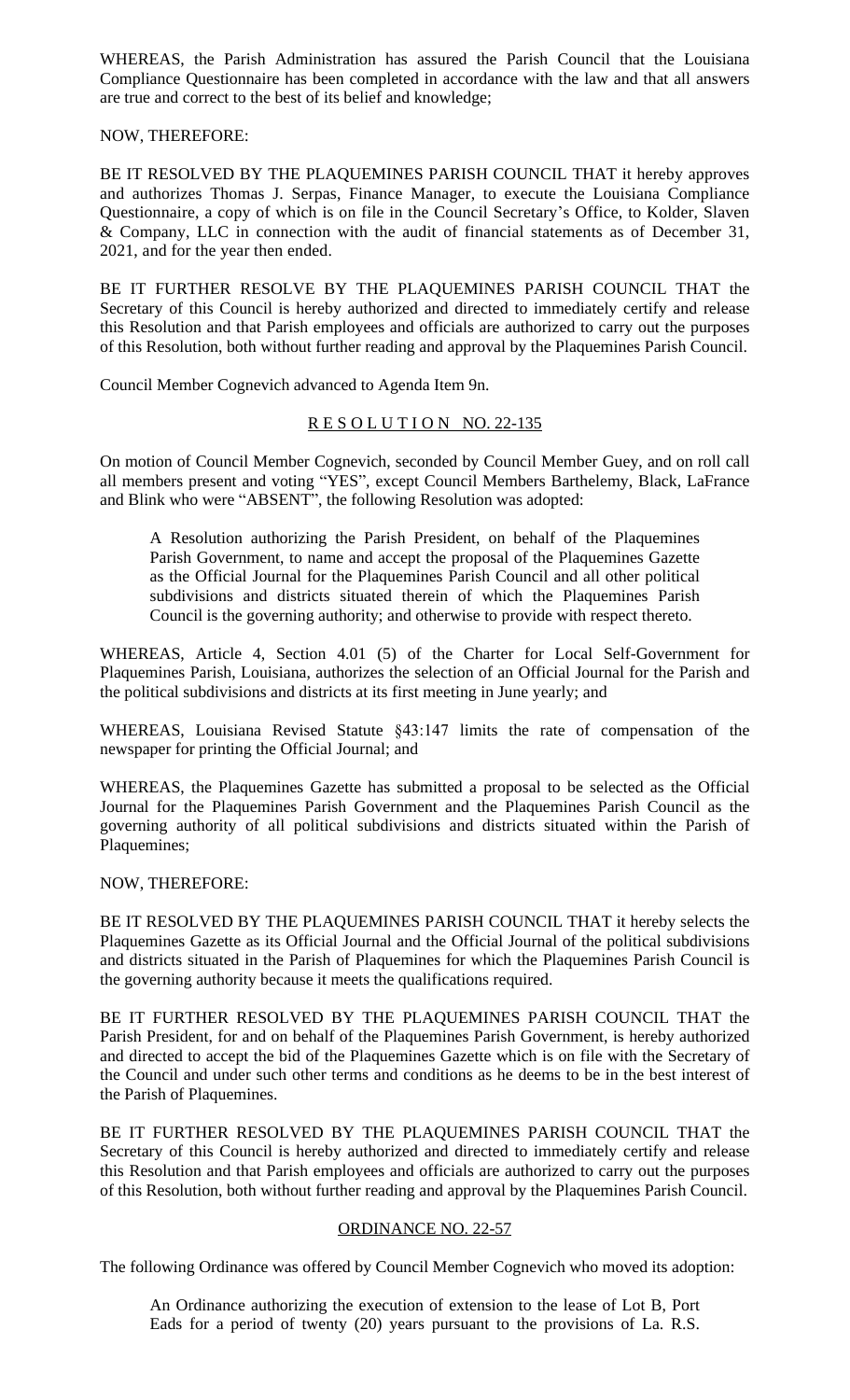41:1217, the lessee having met the requirements of law; and otherwise to provide with respect thereto.

WHEREAS, the lessee by assignment of Lot B at Port Eads, Bill Bubrig, has made "a proper showing" that improvements have been made to the leasehold in an amount exceeding \$20,000 during the leasehold term beginning August 28, 2001, such proof provided to the Legal Department; and

WHEREAS, Bill Bubrig desires a grant of extension of the lease by an additional twenty (20) year term; and

WHEREAS, Plaquemines Parish Government has no objections to the extension of the hereinabove referred lease agreement for an additional twenty (20) years commencing on August 31, 2022, and ending on August 31, 2042, which is an additional twenty (20) year period extension of the existing lease granted on January 25, 2001, by Ordinance Number 01-13, for which consideration and cause was deemed adequate and proper at that time;

#### NOW, THEREFORE:

#### BE IT ORDAINED BY THE PLAQUEMINES PARISH COUNCIL:

### SECTION<sub>1</sub>

The Plaquemines Parish Government, without any prejudice to its rights pursuant to the home rule charter of the Plaquemines Parish Government as provided for by Section 3(d) of Article XIV of the Louisiana Constitution of 1921, supplemented by Section 3 (c) thereof, further ratified and supplemented by La. Const. Art. VI, §§4-6 and also by federal court decree in *Broussard et al v. Perez*, Civil Action No. 76-158, Section B, United States District Court, Eastern District Louisiana (J. Heebe), pursuant to La R.S. 41:1217 (2)(a) finds that the lessee by assignment Bill Bubrig has made a proper showing that improvements to the leasehold granted by Ordinance 01-13, recorded at COB 1021, Folio 137 of the records of the Parish of Plaquemines on April 18, 2002, have in fact been made or contracted for in an amount exceeding \$20,000 and that pursuant to law that the lessee by assignment may grant an extension of lease for an additional ten-year period or any part thereof for each ten thousand dollars' worth of improvements or additions made or contracted onto the leasehold, not to exceed a maximum term of twenty additional years from the end of the then current lease period, which current lease period ends on August 31, 2022.

#### SECTION 2

BE IT FURTHER ORDAINED THAT in accordance with the provisions of Louisiana Revised Statutes 41:1217(2)(b), without prejudice to any rights possessed by the Plaquemines Parish Government, hereby grants unto said lessee by assignment, Bill Bubrig, an extension of the hereinabove referred lease agreement for an additional twenty (20) years, commencing August 31, 2022, and ending August 31, 2042.

#### SECTION 3

The Secretary of this Council is hereby authorized and directed to immediately certify and release this Ordinance and that Parish employees and officials are authorized to carry out the purposes of this Ordinance, without any further reading or any additional approvals by the Plaquemines Parish Council.

WHEREUPON, in open session the above Ordinance was read and considered section by section and as a whole.

Council Member Guey seconded the motion to adopt the Ordinance.

The foregoing Ordinance having been submitted to a vote, the vote resulted as follows:

YEAS:Council Members Corey Arbourgh, Stuart J. Guey, Benedict Rousselle, Trudy Newberry, Mark Cognevich

#### NAYS: None

ABSENT: Council Members John L. Barthelemy, Jr., W. Beau Black, Carlton M. LaFrance, Sr. and Richie Blink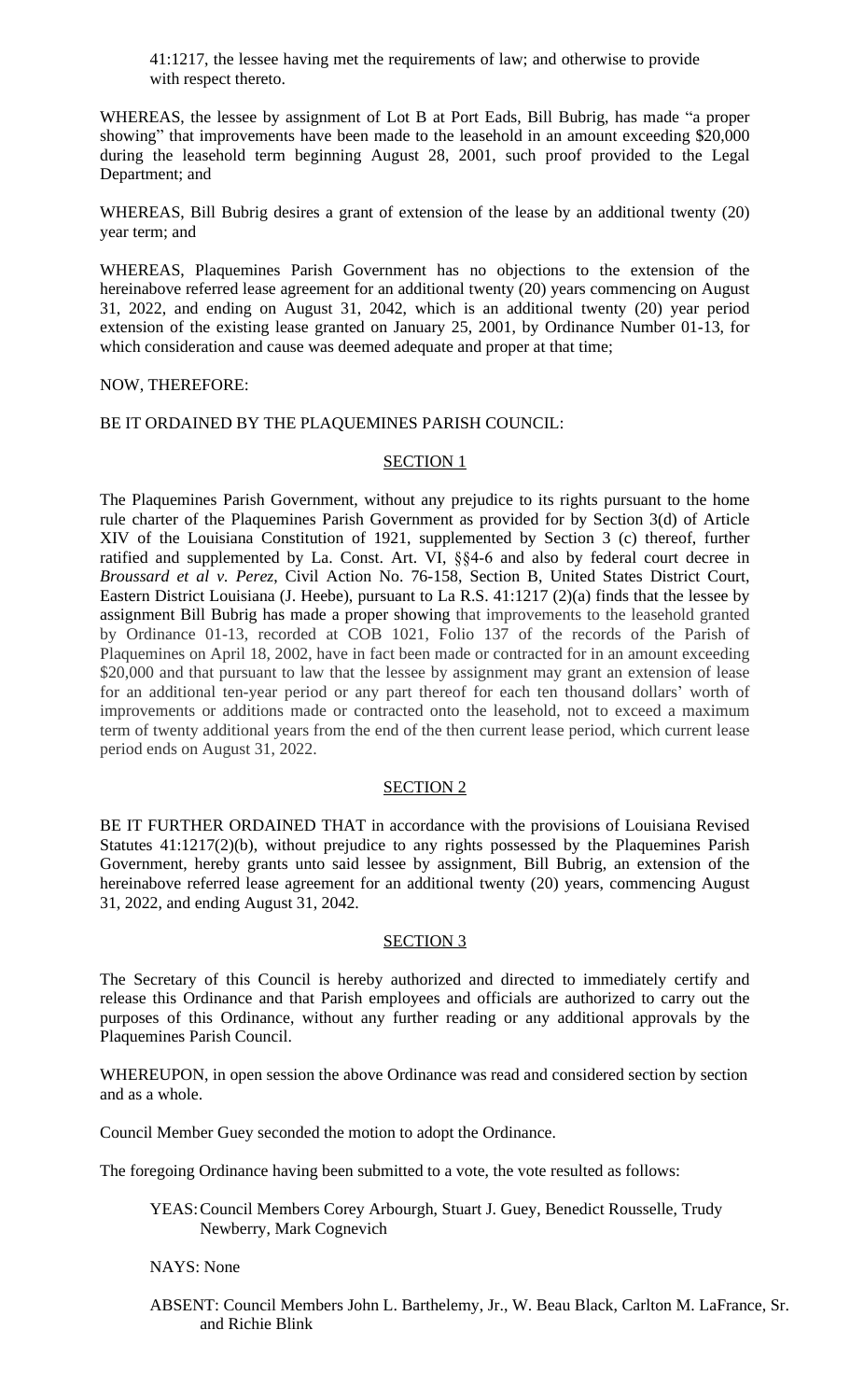PRESENT BUT NOT VOTING: None

And the Ordinance was adopted on this the  $12<sup>th</sup>$  day of May, 2022.

### ORDINANCE NO. 22-58

The following Ordinance was offered by Council Member Cognevich who moved its adoption:

An Ordinance to amend 2022 Public Health Fund, Operating Expenditure Budget, Animal Control Department; and otherwise to provide with respect thereto.

WHEREAS, an amendment to the 2022 Public Health Fund, Operating Expenditure Budget, Animal Control Department is requested;

NOW, THEREFORE:

BE IT ORDAINED BY THE PLAQUEMINES PARISH COUNCIL THAT:

### SECTION 1

The 2022 Public Health Fund, Operating Expenditure Budget, Animal Control Department, is amended as follows:

| <b>Fund:</b> 004 Public Health Fund    |                                    |            |           |
|----------------------------------------|------------------------------------|------------|-----------|
| Dept/Div: 548-2675 Animal Control Dept |                                    |            |           |
| Object                                 | <b>Description</b>                 | Inc/       | Amendment |
|                                        |                                    | <b>Dec</b> |           |
| 528.510                                | Maintenance – Property & Equipment | Dec        | (1,000)   |
| 541.200                                | Supplies – Field                   | Dec        | (800)     |
| 561.210                                | Vehicles – Other Boats             | <b>Inc</b> | 1,800     |

#### SECTION 2

The Secretary of this Council is hereby authorized and directed to immediately certify and release this Ordinance and that Parish employees and officials are authorized to carry out the purpose of this Ordinance, both without further reading and approval by the Plaquemines Parish Council.

WHEREUPON, in open session the above Ordinance was read and considered section by section and as a whole.

Council Member Guey seconded the motion to adopt the Ordinance.

The foregoing Ordinance having been submitted to a vote, the vote resulted as follows:

YEAS:Council Members Corey Arbourgh, Stuart J. Guey, Benedict Rousselle, Trudy Newberry and Mark Cognevich

NAYS: None

ABSENT: Council Members John L. Barthelemy, Jr., W. Beau Black, Carlton M. LaFrance, Sr. and Richie Blink

# PRESENT BUT NOT VOTING: None

And the Ordinance was adopted on this the 12<sup>th</sup> day of May, 2022.

#### ORDINANCE NO. 22-59

The following Ordinance was offered by Council Member Cognevich who moved its adoption:

An Ordinance to amend the 2022 Solid Waste Disposal Fund, Operating Expenditure Budget, Solid Waste District 1 Department and Solid Waste District 2 Department; and otherwise to provide with respect thereto.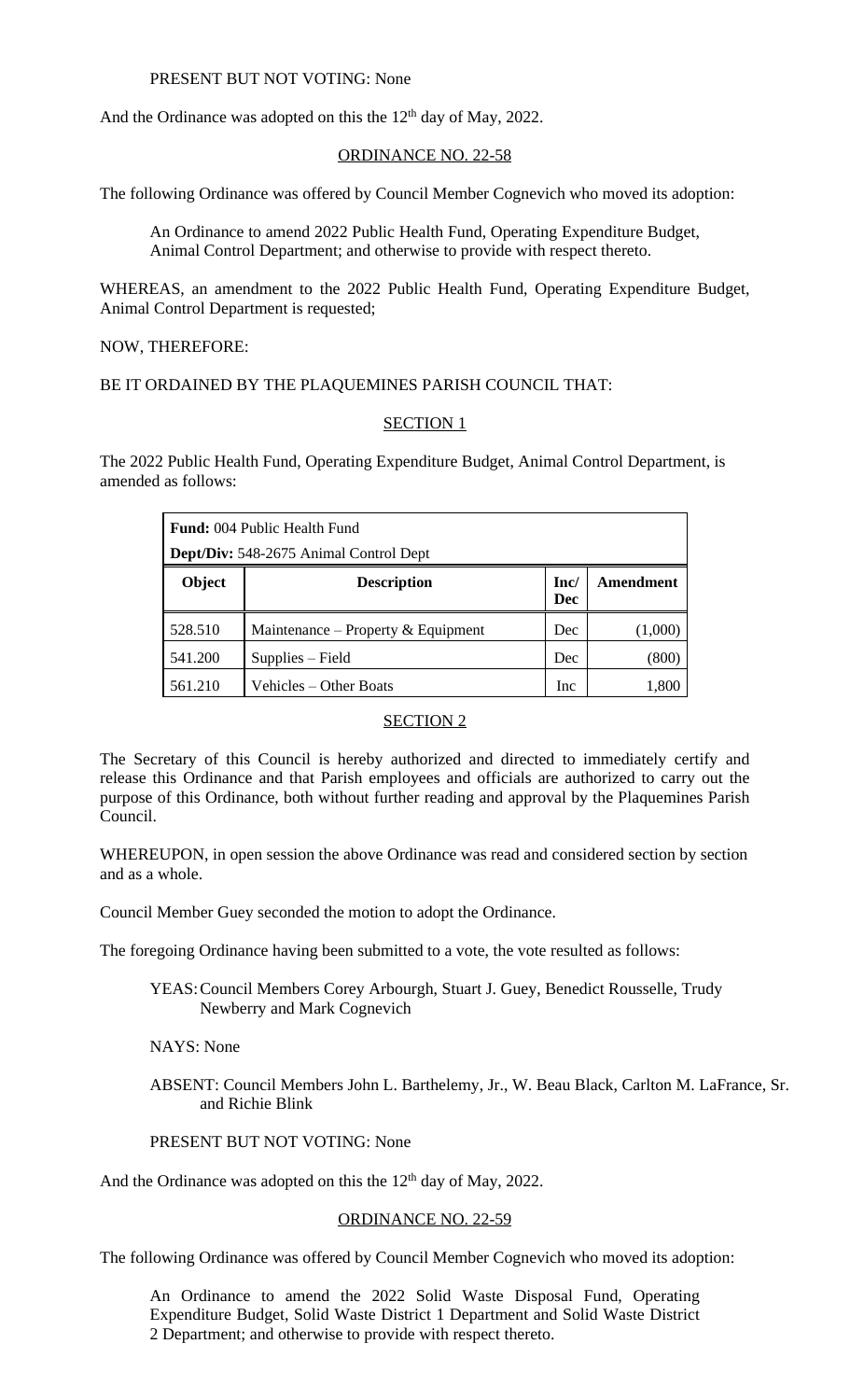WHEREAS, upon review of the 2022 Operating Expenditure Budget, an amendment to the Solid Waste Departments are necessary;

### NOW, THEREFORE:

#### BE IT ORDAINED BY THE PLAQUEMINES PARISH COUNCIL THAT:

### SECTION 1

The 2022 Solid Waste Disposal Fund, Operating Expenditure Budget, is amended by appropriating \$60,000 from the Solid Waste Disposal Fund Unreserved/Undesignated Fund Balance as follows:

|                                                             | <b>Fund:</b> 005 Solid Waste Disposal Fund |                    |           |
|-------------------------------------------------------------|--------------------------------------------|--------------------|-----------|
| Dept/Div: 630-4045 Solid Waste District 1 Department        |                                            |                    |           |
| Object                                                      | <b>Description</b>                         | Inc/<br><b>Dec</b> | Amendment |
| 565.435                                                     | <b>Equipment Compactor Containers</b>      | Inc                | 30,000    |
|                                                             |                                            |                    |           |
|                                                             | <b>Fund:</b> 005 Solid Waste Disposal Fund |                    |           |
| <b>Dept/Div:</b> 630-4048 Solid Waste District 2 Department |                                            |                    |           |
| Object                                                      | <b>Description</b>                         | Inc/<br><b>Dec</b> | Amendment |
| 565.435                                                     | <b>Equipment Compactor Containers</b>      | Inc                | 30,000    |
|                                                             |                                            |                    |           |

### SECTION 2

The Secretary of this Council is hereby authorized and directed to immediately certify and release this Ordinance and that Parish employees and officials are authorized to carry out the purposes of this Ordinance, both without further reading and approval by the Plaquemines Parish Council.

WHEREUPON, in open session the above Ordinance was read and considered section by section and as a whole.

Council Member Arbourgh seconded the motion to adopt the Ordinance.

The foregoing Ordinance having been submitted to a vote, the vote resulted as follows:

YEAS:Council Members Corey Arbourgh, Stuart J. Guey, Benedict Rousselle, Trudy Newberry, and Mark Cognevich

NAYS: None

ABSENT: Council Members John L. Barthelemy, Jr., W. Beau Black, Carlton M. LaFrance, Sr., and Richie Blink

## PRESENT BUT NOT VOTING: None

And the Ordinance was adopted on this the  $12<sup>th</sup>$  day of May, 2022.

## ORDINANCE NO. 22-60

The following Ordinance was offered by Council Member Arbourgh who moved its adoption:

An Ordinance to amend the 2022 Library Services Fund, Operating Expenditure Budget, Libraries-General Department; and otherwise to provide with respect thereto.

WHEREAS, after a review of the operating expenditure budget for the Library Department, an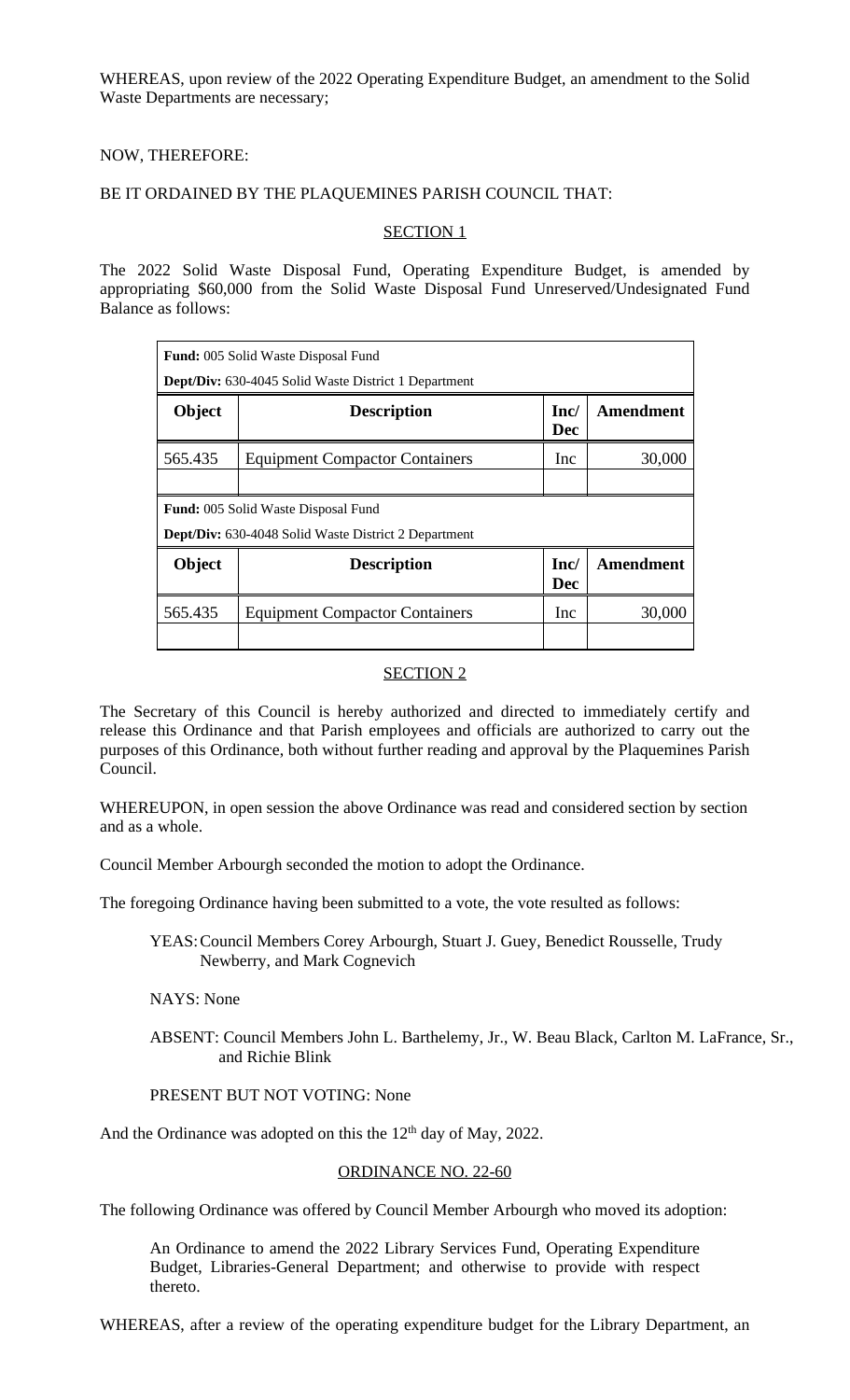### NOW, THEREFORE:

## BE IT ORDAINED BY THE PLAQUEMINES PARISH COUNCIL THAT:

# SECTION 1

The 2022 Library Services Fund, Operating Expenditure Budget, Libraries- General Department, is amended by appropriating \$7,000 from the Library Services Fund Unreserved/Undesignated Fund Balance as follows:

| Fund: 006 Library Services Fund                        |                              |                |                  |
|--------------------------------------------------------|------------------------------|----------------|------------------|
| <b>Dept/Div:</b> 675-4240 Libraries-General Department |                              |                |                  |
| Object                                                 | <b>Description</b>           | <b>Inc/Dec</b> | <b>Amendment</b> |
| 532.001                                                | <b>Prof Services General</b> | Inc            |                  |

## SECTION 2

The Secretary of this Council is hereby authorized and directed to immediately certify and release this Ordinance and that Parish employees and officials are authorized to carry out the purposes of this Ordinance, both without further reading and approval by the Plaquemines Parish Council.

WHEREUPON, in open session the above Ordinance was read and considered section by section and as a whole.

Council Member Newberry seconded the motion to adopt the Ordinance.

The foregoing Ordinance having been submitted to a vote, the vote resulted as follows:

YEAS:Council Members Corey Arbourgh, Stuart J. Guey, Benedict Rousselle, Trudy Newberry, and Mark Cognevich

## NAYS: None

ABSENT: Council Members John L. Barthelemy, Jr., W. Beau Black, Carlton M. LaFrance, Sr., and Richie Blink

#### PRESENT BUT NOT VOTING: None

And the Ordinance was adopted on this the 12<sup>th</sup> day of May, 2022.

## R E S O L U T I O N NO. 22-136

On motion of Council Member Cognevich, seconded by Council Member Rousselle, and on roll call all members present and voting "YES", except Council Members Barthelemy, Black, LaFrance and Blink who were "ABSENT", the following Resolution was adopted:

A Resolution approving the placement of up to thirty (30) FEMA units at 25108 Diamond Road, Port Sulphur, Louisiana; and otherwise to provide with respect thereto.

WHEREAS, the Plaquemines Parish Council desires to approve the placement of up to thirty (30) FEMA units at 25108 Diamond Road, Port Sulphur, Louisiana, for temporary emergency housing in the aftermath of Hurricane Ida;

#### NOW, THEREFORE:

BE IT RESOLVED BY THE PLAQUEMINES PARISH COUNCIL THAT the placement of up to thirty (30) temporary housing units, provided under the auspices of the Federal Emergency Management Agency (FEMA) at 25108 Diamond Road, Port Sulphur, Louisiana, for short term living purposes is hereby approved, provided that all temporary housing is installed in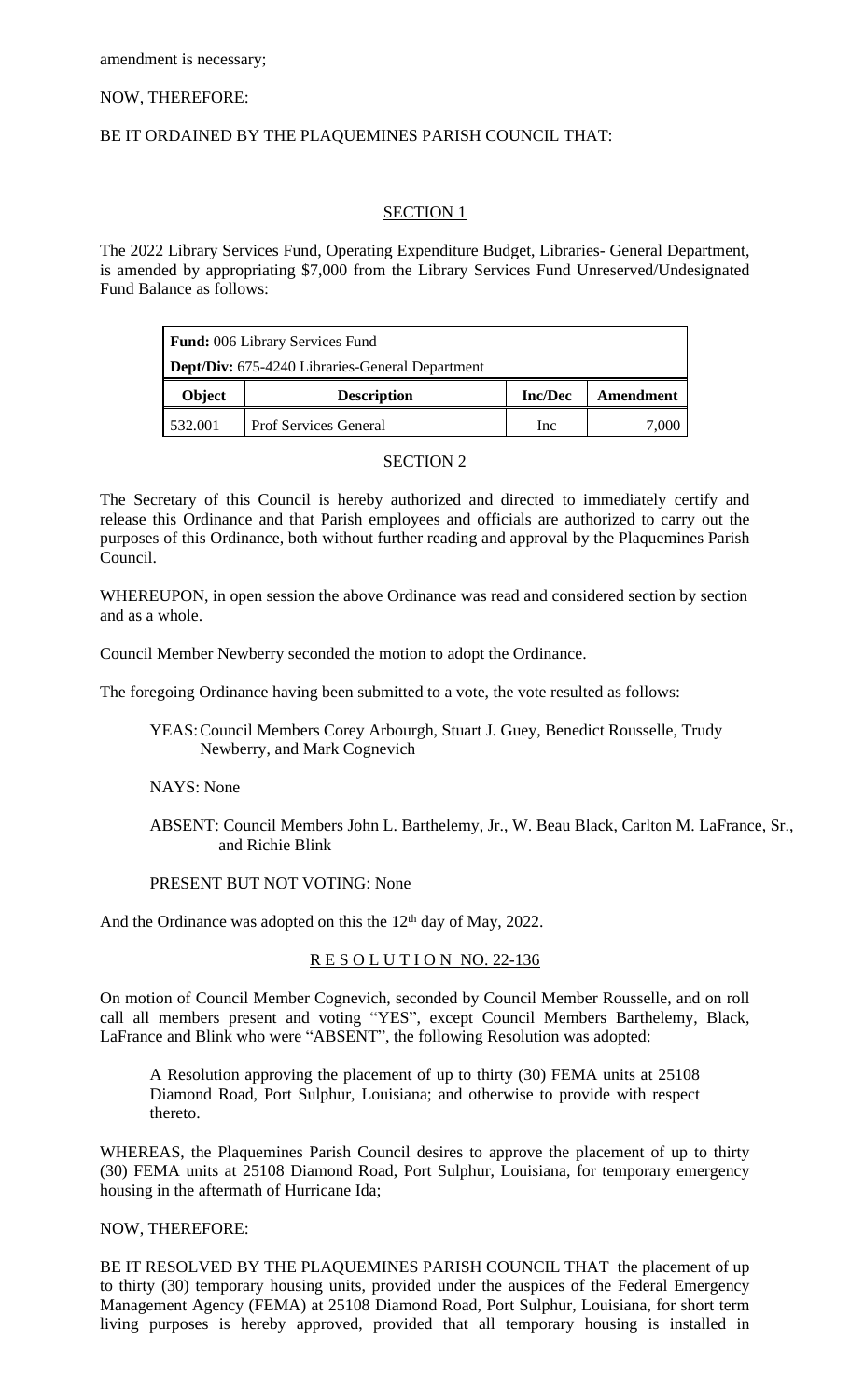accordance with all federal regulations and in strict accordance with manufacturer's specifications and existing Plaquemines Parish safety and sanitary regulations and other applicable provisions of the Plaquemines Parish Code of Ordinances.

BE IT FURTHER RESOLVED BY THE PLAQEUMINES PARISH COUNCIL THAT the Secretary of this Council is hereby authorized and directed to immediately certify and release this Resolution and that Parish employees and officials are authorized to carry out the purposes of this Resolution, both without further reading and approval by the Plaquemines Parish Council.

Council Member Cognevich moved to Agenda Item 10, "Approval of the Minutes". Without objection, so ordered.

# RESOLUTION NO. 22-137

On motion of Council Member Rousselle, seconded by Council Member Arbourgh and on roll call all members present and voting "YES", except Council Members Barthelemy, Black, LaFrance and Blink who were "ABSENT", the following Resolution was adopted:

BE IT RESOLVED BY THE PLAQUEMINES PARISH COUNCIL THAT it hereby approves the minutes of the April 28, 2022, regular meeting as recorded by the Secretary of this Council.

BE IT FURTHER RESOLVED BY THE PLAQUEMINES PARISH COUNCIL THAT the Secretary of this Council is hereby authorized and directed to immediately certify and release this Resolution and that Parish employees and officials are authorized to carry out the purposes of this Resolution, both without further reading and approval by the Plaquemines Parish Council.

Council Member Cognevich moved to Agenda Item 11, "New Business". Without objection, so ordered.

Under Agenda Item 11a, "Resolutions wherein Suspension is being sought" the following motion was offered.

On motion of Council Member Cognevich, seconded by Council Member Rousselle, a Motion to Suspend the Rules to add an item to the agenda for consideration today entitled, "A Resolution to move the May 26, 2022, regularly scheduled meeting of the Plaquemines Parish Council from 3:00 p.m. to an earlier time; and otherwise to provide with respect thereto". Upon roll call, all members present voting "YES", except Council Members Barthelemy, Black, LaFrance and Blink who were "ABSENT", the motion was adopted by a vote of 5-0.

## RESOLUTION NO. 22-138

On motion of Council Member Cognevich, seconded by Council Member Rousselle, and on roll call all members present and voting "YES", except Council Members Barthelemy, Black, LaFrance and Blink who were "ABSENT", the following Resolution was adopted:

A Resolution to move the May 26, 2022, regularly scheduled meeting of the Plaquemines Parish Council from 3:00 p.m. to an earlier time; and otherwise to provide with respect thereto.

## NOW, THEREFORE:

BE IT RESOLVED BY THE PLAQUEMINES PARISH COUNCIL THAT the May 26, 2022, regularly scheduled meeting of the Plaquemines Parish Council is moved from 3:00 p.m. to 1:00 p.m. or immediately following the meeting of the Plaquemines Parish Council as the Sole Governing Authority of the Plaquemines Port, Harbor & Terminal District.

Under Agenda Item 11h, "Discussion about safety issues with Taco Bell and Popeyes" Council Member Arbourgh addressed the issue with people not abiding by the "NO LEFT TURN" sign at the exit of the restaurant. He said he has contacted the Sheriff's Office about enforcement but nothing has been done. He asked if anyone has any suggestions to please let him know.

Under 11i, "Discussion regarding the potential litigation on the P3 Belle Chasse Bridge/Tunnel Replacement Project", Council Member Rousselle explained that the State purchased 1/3 of Dr. Bowen and the shopping center will be losing about 1/3 or its parking lot. The shopping center will not have the required parking spaces as provided for by the Parish. He asked the Rennie Buras if the Parish would shut down the shops because of this issue. Mr. Buras said he would work with the owners to come to some sort of solution.